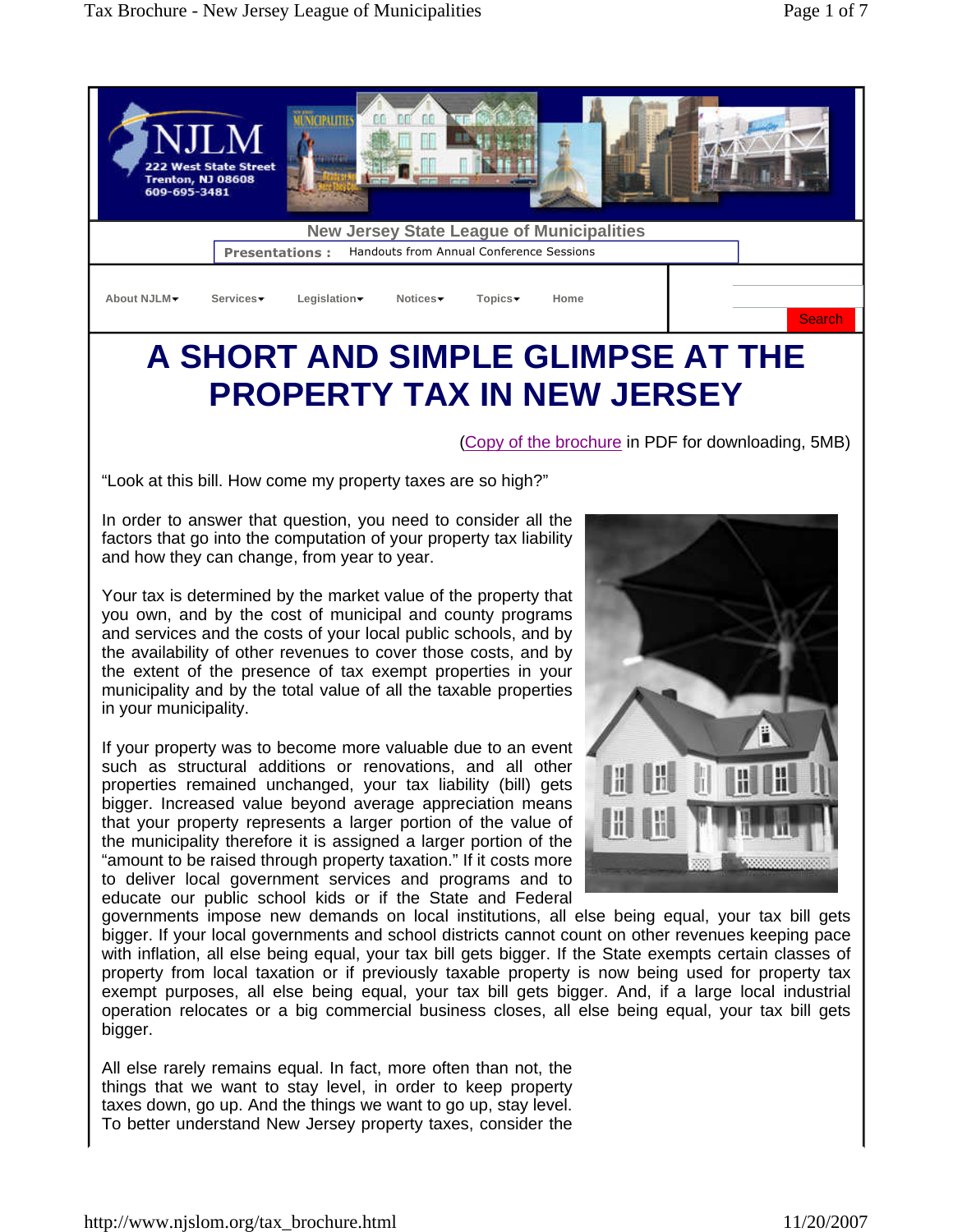following.

Our local property tax goes back to the colonial period. In 1670, a levy of one half penny per acre of land was imposed the 19th Century, property taxes were levied on real estate and certain personal property at arbitrary rates within certain limits, referred to as "certainties."

for the support of the central government. Until the middle of<br>the 19th Century, property taxes were levied on real estate and<br>certain personal property at arbitrary rates within certain limits,<br>referred to as "certainties The Public Laws of 1851 brought, to New Jersey, the goals of uniform assessments based on actual value and a general property tax, meaning that all property classes were to be treated the same, for the purpose of taxation. In 1875, the concept of uniform assessments was enshrined in the State Constitution. Our Courts held that the amendment, however,



permitted the classification of property for tax purpose and the exemption of certain property classes from taxation. A long period of the erosion of the "general property tax" concept followed.

In 1884, a State Board of Assessors was created to assess the value of railroad and canal property. The State, thereby, inserted itself into the local property tax assessment process.

As a local tax, this levy is, generally, locally assessed and collected for the support of municipal and county governments and local school districts. No part of it supports State government, but a large part of it supports functions that the State has imposed on local units. All taxable property is assigned a value—assessed—by a local assessor in each municipality. An assessment is given as "taxable value," except in the case of qualified farmland, which is specially valued. The amount of the tax is annually determined each year, in every municipality, to provide sufficient revenues to meet the budgeted expenditures of municipalities, counties and school districts, minus revenue available from other sources.

Each year school districts, municipal governing bodies, and county governing bodies notify the County Tax Boards of their budgetary requirements through submission of adopted budgets. The various levies are totaled to represent the "amount to be raised by taxation" for each taxing jurisdiction.

The tax levy is divided by the total assessed value of all taxable property within the municipality—or the tax base—to determine the general tax rate. The general tax rate is then applied to the assessed value of each individual parcel of property to determine the property owner's tax liability. Local budgets, assessed value and the availability of other revenues, then, are the prime determinants of each taxpayer's burden. The rate is annually adjusted to account for these factors. Because of this, you will see our property tax referred to as a "residual tax."

### **PROPERTY TAX EXEMPTIONS**

Intangible personal property was exempted from the tax base in 1945. Our State's 1947 Constitution contains the famous "uniformity clause," which states that "property shall be assessed for taxation under general laws and by uniform rules. All real property assessed and taxed locally or by the State for allotment and payment to taxing districts shall be assessed according to the same standard of value, except as otherwise permitted herein, and such property shall be taxed at the general tax rate of the taxing district in which the property is situated, for the use of such taxing district."

This section was based on an 1875 amendment to New Jersey's 1844 Constitution. And the next paragraph similarly 'grandfathered' all property tax exemptions "validly granted" (under the 1844 Constitution) "and now in existence." But it subjected those exemptions to future legislative amendment or repeal, "except those exempting real and personal property used exclusively for religious, educational, charitable or cemetery purposes …." Further, it granted the legislature the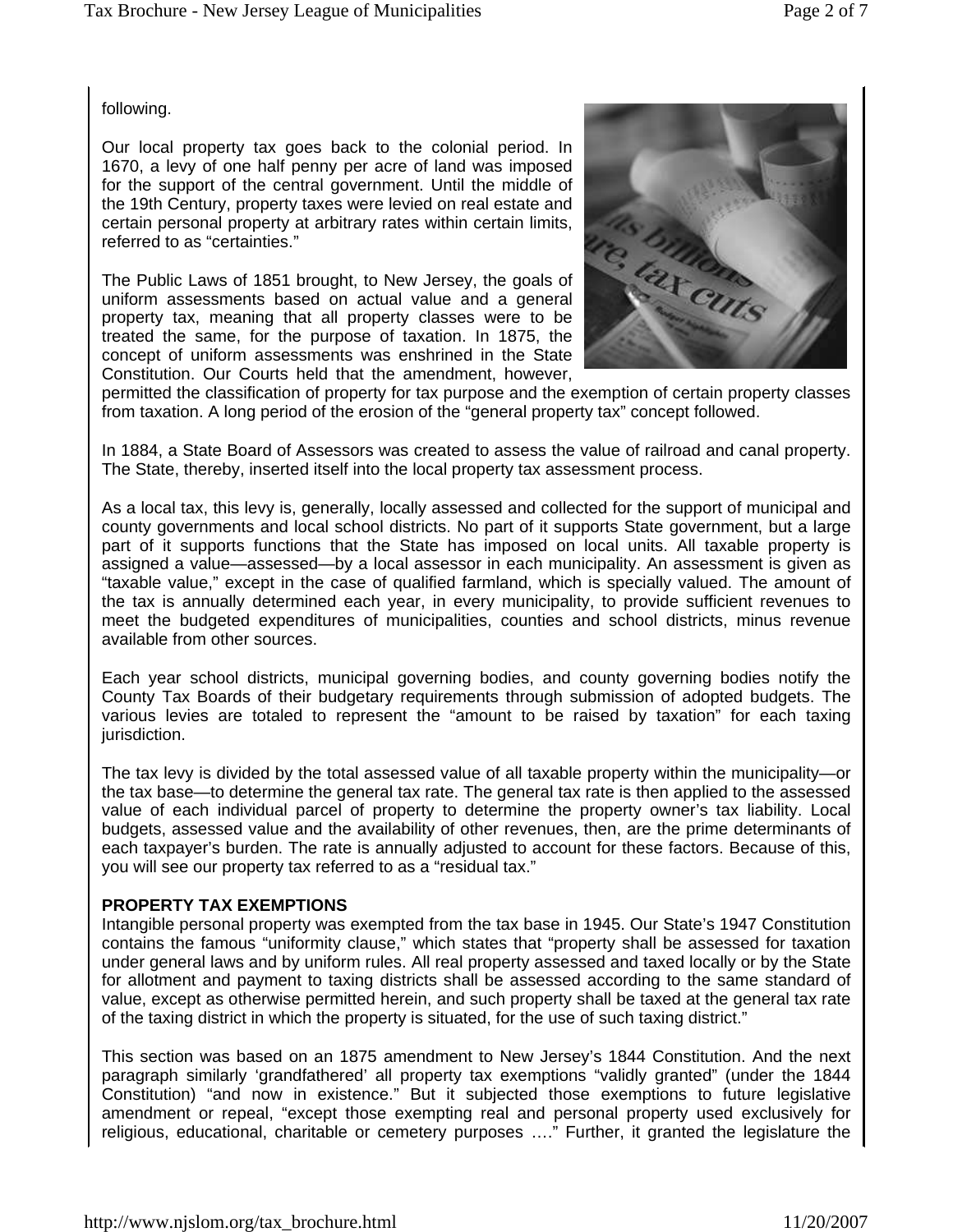power to enact other exemptions "only by general law." The Constitution also allowed the legislature to permit municipalities to grant exemptions or abatements in areas in need of redevelopment and rehabilitation.

In 1953, the Constitutional property tax deduction for veterans who served in time of war or emergency was extended to widows of those who died on duty. In 1960, an Amendment was approved, which allowed a property tax deduction for senior citizens. In 1963, the Constitution was amended to permit the assessment of farmland at its value for agricultural purposes.

In 1966, non-business personal property was exempted by the legislature, along with business inventories, and the taxation of other business personal property was circumscribed. The 1966 law also rescinded the Retail Gross Receipts Tax, the Corporation Business Tax, the Business Personal Property Tax and the Unincorporated Business Tax and provided for level State 'hold-harmless' funding to compensate local taxing units for these revenue losses.

In addition to these provisions, other exempt properties include those used by governments or public authorities, those used by certain youth associations or veterans' associations or fraternal organizations, parsonages, those occupied by district superintendents of religious organizations, certain historic properties, conservation or recreation land owned by non-profits, property owned by medical service corporations or dental service corporations or the New Jersey School Boards Association and dedicated pet cemeteries.

The total estimated market value of all exempt property in New Jersey in 2005 was over \$91 Billion. The net valuation total estimated market value of all taxable property in that same year was less than \$668 Billion.

### **ASSESSMENTS AND PROPERTY VALUES**

The basic duty of an assessor is spelled out in New Jersey statutory law.

"The assessor shall…after examination and inquiry, determine the full and fair value of each parcel situated in the taxing district (the municipality) at such price as, in his judgment, it would sell for at a fair and bona fide sale by private contract on October 1 next preceding the date on which the assessor shall complete his assessments…"

The assessor locates and causes to be mapped every parcel of property within the boundaries of the municipality. The assessor, by virtue of training or with the aid of a state-approved revaluation firm, values all of the property within the municipality at its "market value" as of October 1 of the year prior for the current tax year and assigns tax exempt classification when appropriate.

The NJ assessment system, as with most property tax systems in the United States, is an "ad valorum" system, which requires property to be assessed "according to its market value". Over the years various laws and regulations have been created to deal with the fact that maintenance of individual assessments, through annual district-wide reassessments, are not cost effective, and are more labor intensive then local governments can afford.

When assessments are made by different persons in different places, there is always room for variations in judgment. New Jersey has 21 counties comprised of 566 municipalities, each with its own local tax assessor. "Equalization" is the process of insuring that each property in every taxing district carries its fair, legal share of the burden of taxation. Equalization in property taxation can mean either ensuring a just assessed value is placed on individual properties as compared to other properties within a taxing district or that true values assigned to entire municipalities are fair and just. In other words, equalization seeks to establish equity both within municipal borders and within county borders.

As early as 1799, all township assessors were directed by law to equalize assessments at an annual meeting in order to spread the cost of county government fairly. Various other administrative devices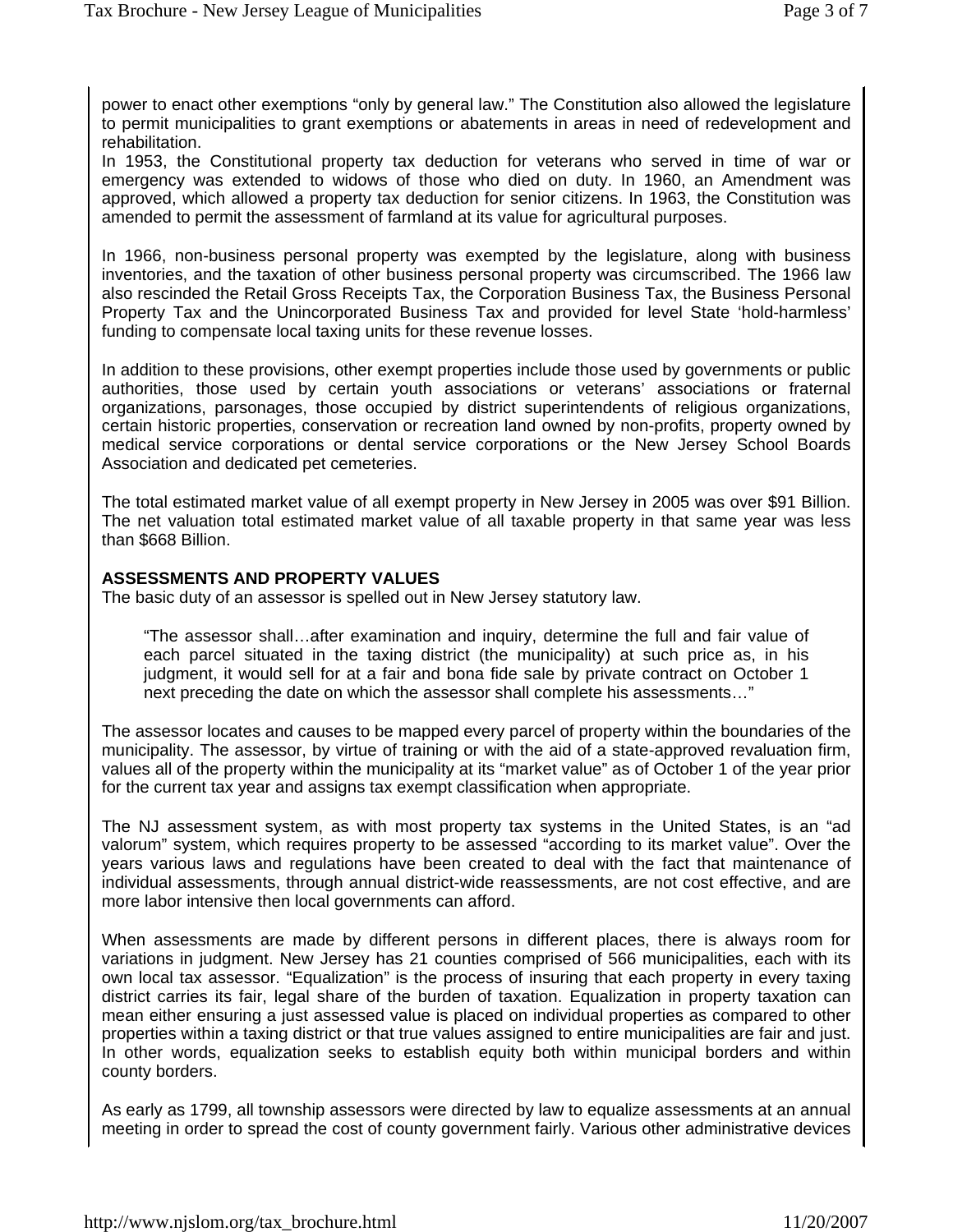to achieve the same end were tried during the nineteenth century, but apparently with little success. In 1906, county boards of taxation were established, having equalization as one of their principal responsibilities. Nevertheless, real equalization seldom, if ever, was obtained. Each local assessor was under pressure to keep his assessments low, for the lower the rate at which he assessed the lower the proportion of the cost of county government which his taxing district had to pay. This became known as "competitive underassessment". In the twentieth century a further pressure for competitive underassessment was introduced by the formula used for distributing State financial aid to local school districts. The formula granted a larger amount of State aid to districts with low assessed valuations. Under assessment became even more competitive and assessments, in most cases, dropped far below the legal true value level. In the mid 1950's the Legislature empowered the Director of the Division of Taxation to determine the "ratio of aggregate assessed to aggregate true value" of real estate in every taxing district in New Jersey. Not long after, the Director of the Division of Taxation implemented the "assessment-sales ratio program", (which is the study of comparing recent sales-prices to the properties assessment to determine what percentage the assessment is relative to the properties market value). The New Jersey Supreme Court instructed county boards of taxation to take official notice of the Director's aggregate assessed to aggregate true value ratios in their equalization functions.



Equalization as between individual properties within a municipality is an ongoing function. It is an important concern since its aim is to stimulate a continuous striving to ensure each individual parcel of property bears its just share of the property tax burden. Government property assessment professionals exercise this function in many ways, including carefully studying and watching assessment-sales ratios and coefficients of deviation calculated from sales occurring in each municipality and ordering municipalities to revalue or to reassess based on the results of statistical analysis or lack of records. Where assessments or assessment practices are improper a county board of taxation may cause the assessor to change his assessments (or may on their own initiative hold hearings and change assessments) to ensure a more equitable basis. All this is done to promote equalization among individual parcels of taxable property in a municipality.

"Equalization in the aggregate" is another way of saying equalization between municipalities within a county. At the present time, the equalization program is conducted for two major purposes: the distribution of State school aid, and use by the county board of taxation in apportionment of the costs of county government and of school districts covering more than one taxing district. The principal part of the work of equalization lies in determining the aggregate true value of all real property in each of the state's 566 taxing districts. The assessment-sales ratio program involves a comparison of the sales prices of parcels of real property which have been sold with the assessed values of these properties. The object of the program is to discover at what ratio of true value real property is being assessed in each municipality within the time frame of a fiscal year, July 1 to June 30. Once this ratio is determined the aggregate taxable value of real property in a municipality may be raised to true value through use of the ratio so determined. The aggregate true value of real property, together with the value of second class railroad property and the assessed value of locally assessed business personal property, is known as the "equalized valuation." Equalized valuation is used as a measure of the wealth of the taxing district. As a matter of law, a township's wealth is the sole factor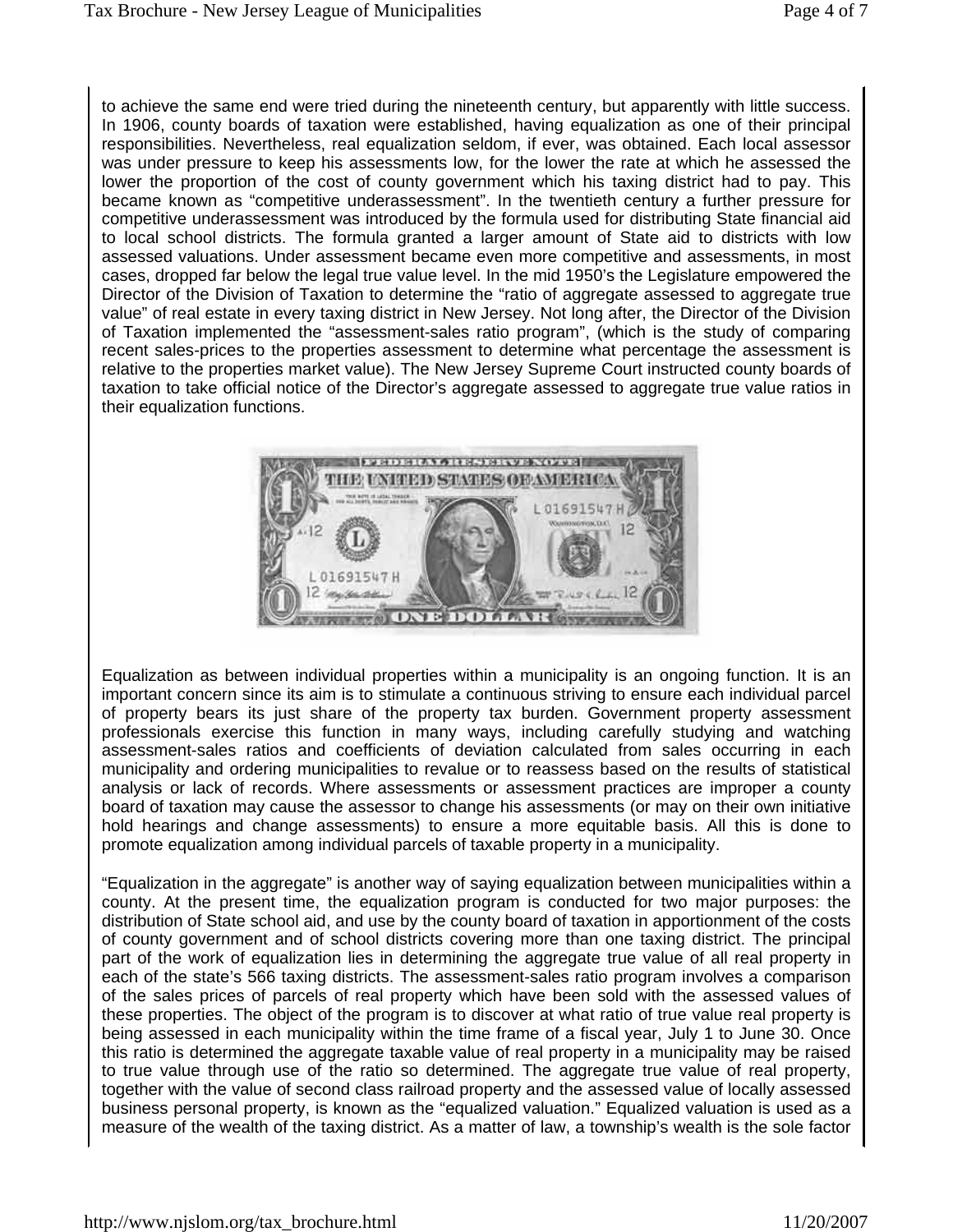on which its proportionate share of county taxes is determined.

The problem that exists in today's marketplace is that certain sectors of the real estate market, such as residential property, are outpacing other sectors at break-neck speed. Another issue is that appreciation experienced in parts of a taxing district, such as the waterfront or the business district, has outpaced other parts of the district, and over time the disparity becomes legally impermissible. The correction of this disparity within the district by means of a district-wide revaluation often leads to huge shifts in tax dollars Cynical of the motives of the revaluation process, people often ask "what do you do with all of the EXTRA money?" Factually, there is no EXTRA money. For every dollar that someone pays in additional tax, there is a person within the district paying a dollar less in tax. Through the reassessment of all properties to its market value, the scales become balanced, and tax burdens are accurately reassigned.

The assessor is responsible for tracking the ownership and use of each individual parcel, and for providing that information to the rest of the municipal structure. As such, the assessor's records provide

the foundation for all other municipal functions. All municipal functions including building permits, planning/zoning board applications, code enforcement, engineering, are driven by the block and lot parcel identifiers established and maintained by the local assessor.

## **OTHER REVENUES**

There once was a time when municipalities had direct access to a number of revenue sources, aside from the general property tax. In 1966, the State became the collection agent for property taxes on Class II Railroad properties and agreed to hold municipalities harmless, by annual appropriation. Until 1968, when the State became the collection agency, municipalities also collected the Business Personal Property Tax. When it assumed collection, the State pledged to return the revenues to local government. In 1970, the Financial Business Tax, which had formerly been equally divided between the host municipality and the host county, was doubled, and the new revenue distribution was 50% for the State, 25% for the host county and 25% for the host municipality. In 1980, major changes in Public Utility Gross Receipts and Franchise Taxes were enacted, but the State promised, once again, to return the revenues to the host municipalities.



That promise was soon forgotten. In 1982, the Governor then in office used the line item veto of the State's Annual Appropriations Act (for FY 1983) to skim \$32 million of Public Utility Gross Receipts and Franchise Tax funding from the appropriation intended for municipalities, and to use that money for other State priorities—priorities other than property tax relief. The then-Assembly Speaker and the then-Senate President went to bat for our property taxpayers. This skim was challenged in Court. But, in the case of Karcher v. Kean, the State Supreme Court sanctioned this practice. Throughout the '80's and into the '90's, every State Budget featured an annual diversion of some of the funding dedicated by permanent statutes to municipal property tax relief, and the use of that funding for different State purposes.

So the lion's share of the money that municipalities receive from the State is a partial replacement for funds that were originally direct sources of municipal revenue. From Public Utility Gross Receipts and Franchise Taxes, now distributed as Energy Tax Receipts Property Tax Relief, to Business Personal Property Taxes, Financial Business Taxes and Class II Railroad Property

Taxes, all of which have been folded into Consolidated Municipal Property Tax Relief Aid, these revenues were intended for municipal use from their beginnings. When the State, at the request and